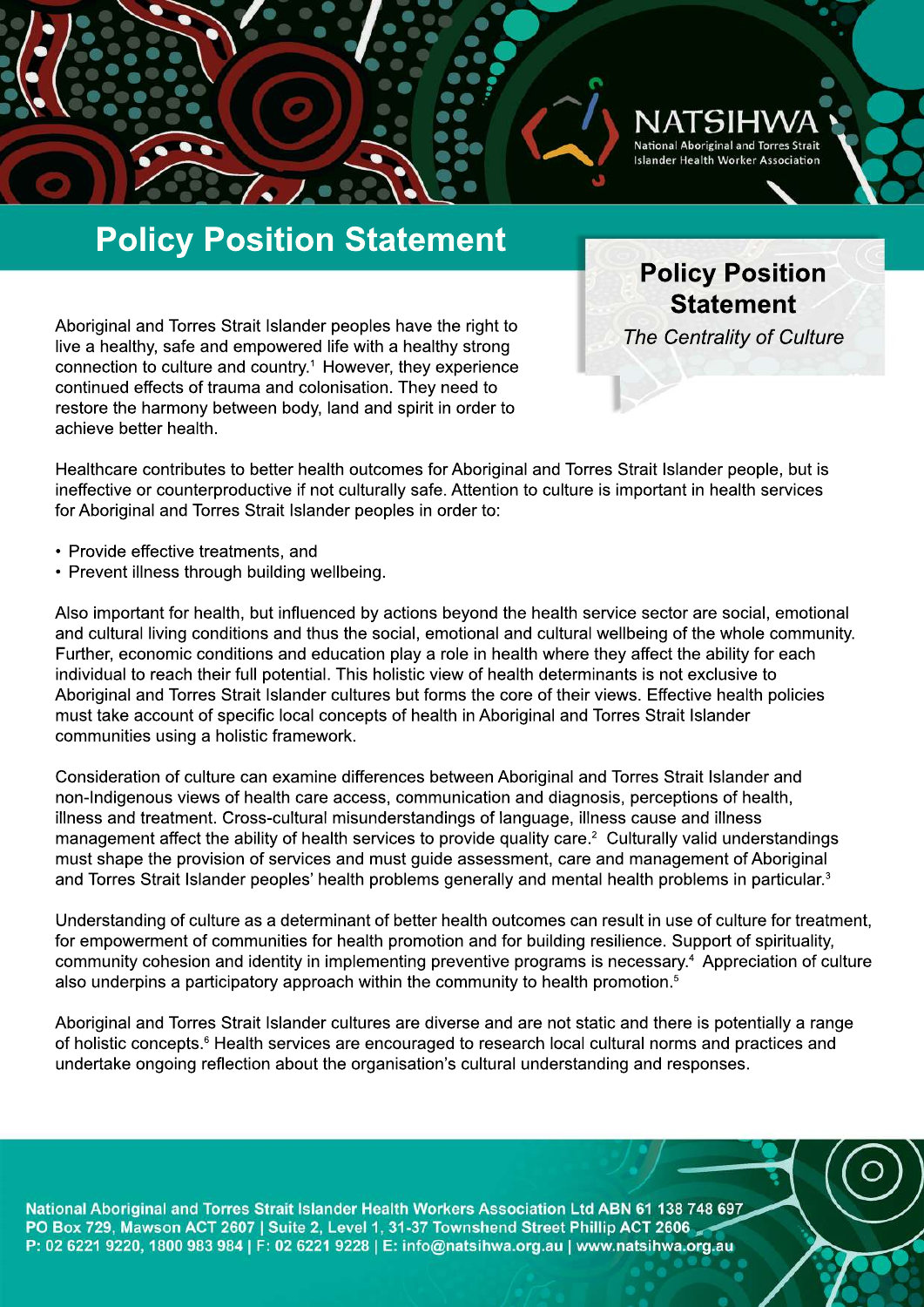

# **Policy Position Statement**

NATSIHWA's members are often the only source of cultural understanding of patients. Aboriginal Health Workers were found in one study to be one of the key mechanisms to making an Aboriginal Medical Service more able to provide accessible services.<sup>7</sup> In a study in the Northern Territory, Aboriginal and Torres Strait Islander patients reported that they preferred to receive services from Aboriginal workers who understood their language and community.<sup>8</sup>

**Policy Position Statement**

**The Centrality of Culture** 

### **Responding to cultural difference in the health service**

Some important aspects to be appreciated in responding to patients, 9,10 and requiring the specialisations in culture from our members are:

- o Precedence of discharge of obligations to society and the land: this can be used positively to encourage compliance in order to fulfil obligations or it can frustrate compliance if treatment works counter to obligations. *Shame* arises from action in conflict with obligations or for some other reason the person's actions are not sanctioned by their group.
- o Beliefs in natural weaknesses and supernatural causes (say, due to breach of taboos) relate to the importance of having an explanation of disease and if patient views are taken into account, can be used in dialogue to build a broader picture of causes for patients and non-Indigenous professionals
- o Preference for knowledge related to kinship and events, not abstract concepts
- o Post-colonisation illnesses linked to Western social disruption: a patient blaming approach is unjust and does not work
- o Good nutrition was traditionally understood and current nutritional messages can be based on this understanding
- o Men's business/women's business: proficiency of professionals of the opposite sex will not be accepted in many cases.

National Aboriginal and Torres Strait Islander Health Workers Association Ltd ABN 61 138 748 697 PO Box 729, Mawson ACT 2607 | Suite 2, Level 1, 31-37 Townshend Street Phillip ACT 2606 P: 02 6221 9220, 1800 983 984 | F: 02 6221 9228 | E: info@natsihwa.org.au | www.natsihwa.org.au